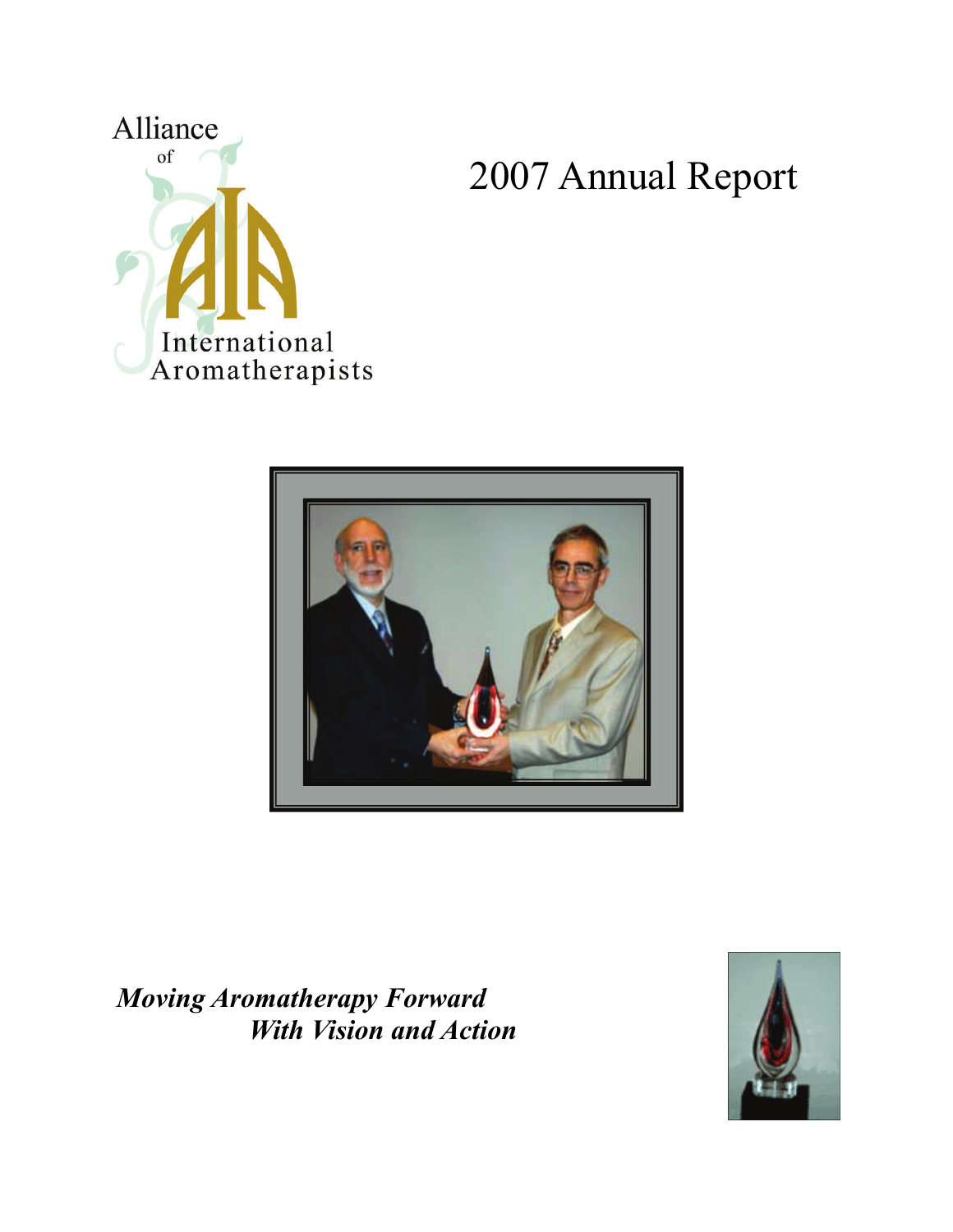## **Overview of the Alliance of International Aromatherapists**

The Alliance of International Aromatherapists (AIA) is a non-profit member-based organization founded to promote safe and responsible uses of essential oils. We provide educational information to the public, aromatherapists, healthcare professionals, educators, the aromatherapy industry, and the media.

## *Our Mission: To provide public education through research and educational programs to promote responsible use of essential oils in a harmonious relationship with modern medicine.*

AIA was incorporated on June 12, 2006 and was awarded tax-exempt  $501(c)(3)$  nonprofit status on April 17, 2007.

AIA produces monthly educational teleconferences rich with vital information and educational topics provided by experts in aromatherapy and related healthcare fields. Our e-newsletter, published bi-monthly, is filled with aromatherapy news, articles, tips and announcements.

## **Board of Directors of the Alliance of International Aromatherapists**

**Raphael J. d'Angelo, M.D.**  President

**Nancy L. d'Angelo, CA**  Executive Director

**Beverly J. Day, MBA, CFE, RA**  Secretary-Treasurer

**Laraine Kyle, RN, MSN, CMT Director** 

**Nancy C. Graves, BS, MBA, CA Director** 

**Lora Cantele, RA, CSRT, AAS**  Director

*Cover* 

Robert Tisserand receiving the Lifetime Achievement Award from Dr. Raphael d'Angelo, President, at the October, 2007, AIA International Clinical Aromatherapy Conference and Wellness Expo.

Alliance of International Aromatherapists

18121-C East Hampden Avenue, #121, Aurora, CO 800013 • 303-531-6377 • www.alliance-aromatherapists.org